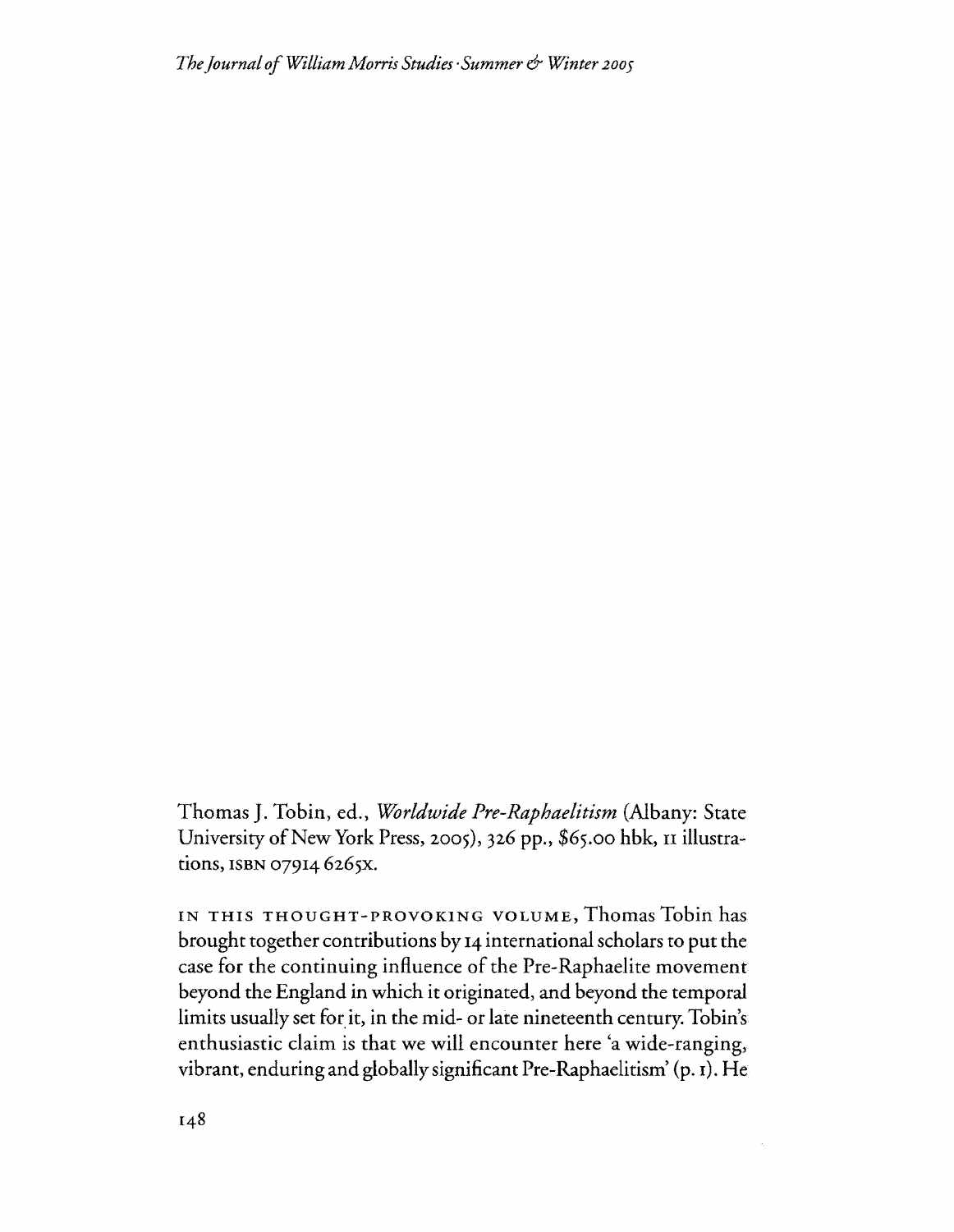also argues, and the book demonstrates, that the products of the movement currently engage the interest of critics with diverse critical approaches.

The volume begins with a scholarly piece by Beatrice Laurent focussing on the beginning of the movement, and arguing that 'the primordial unity of the Brotherhood consisted in a shared admiration ofthe Italian and Flemish Old Masters, and a shared beliefin the necessary revival of religious art'(p. 20). She supports her case by giving details of the collections of prints at the British Museum and the Italian Renaissance paintings in the National Gallery in 1848, and by an account of the journey of Rossetti and Hunt in the autumn of 1849 seeking to extend their knowledge of the Primitives, as they were then known. They took in Paris – three visits to the Louvre – then Brussels, Antwerp, Ghent and Bruges (where Madox Brown had studied). We are shown that the journey greatly increased their range of knowledge, taking them beyond the Italian to the Flemish Renaissance. This is followed by a discussion by Francesca Vanke Altman of Holman Hunt and Orientalism, in which she demonstrates that Hunt was not the simple English racist he has often been taken to be because of some of his dismissive remarks about non-English people encountered on his travelsin the Near East. Hunt was, we are shown, friendlywith a number of British Jews and something of a religious relativist. The overall point is to contest the misuse of the idea of Orientalism as an absolute category. A different kind of political point is made in Christopher Keirstead's consideration of D. G. Rossetti's r870 poem 'A Last Confession'. We are reminded that the poem  $-$  in which a mentally unstable revolutionary murders his mistress- has usually been read as indifferent to politics; but a strong argument is put for seeing it as 'a political and cultural allegory' (p. 69).

After this, we move beyond the original PRcircle (in which Millais here plays only a small role), and into considerations of influence in a wide range of countries. Linda Groen's 'A Dutch *Lady of Shalott'*, considers Matthijs Maris, a Dutch artist whose powerful etching of the Lady is reproduced. Although Maris was not influenced by the Pre-Raphaelite artists, we are told, 'he lived as though he himselfhad **been** fashioned by them'  $(p, 91)$ . I was taken into even less familiar territory in Tatjana Jukic's highly theorised  $-$  and perhaps over-long  $-$  account of Pre-Raphaelitism and Croatian Culture, in which we are shown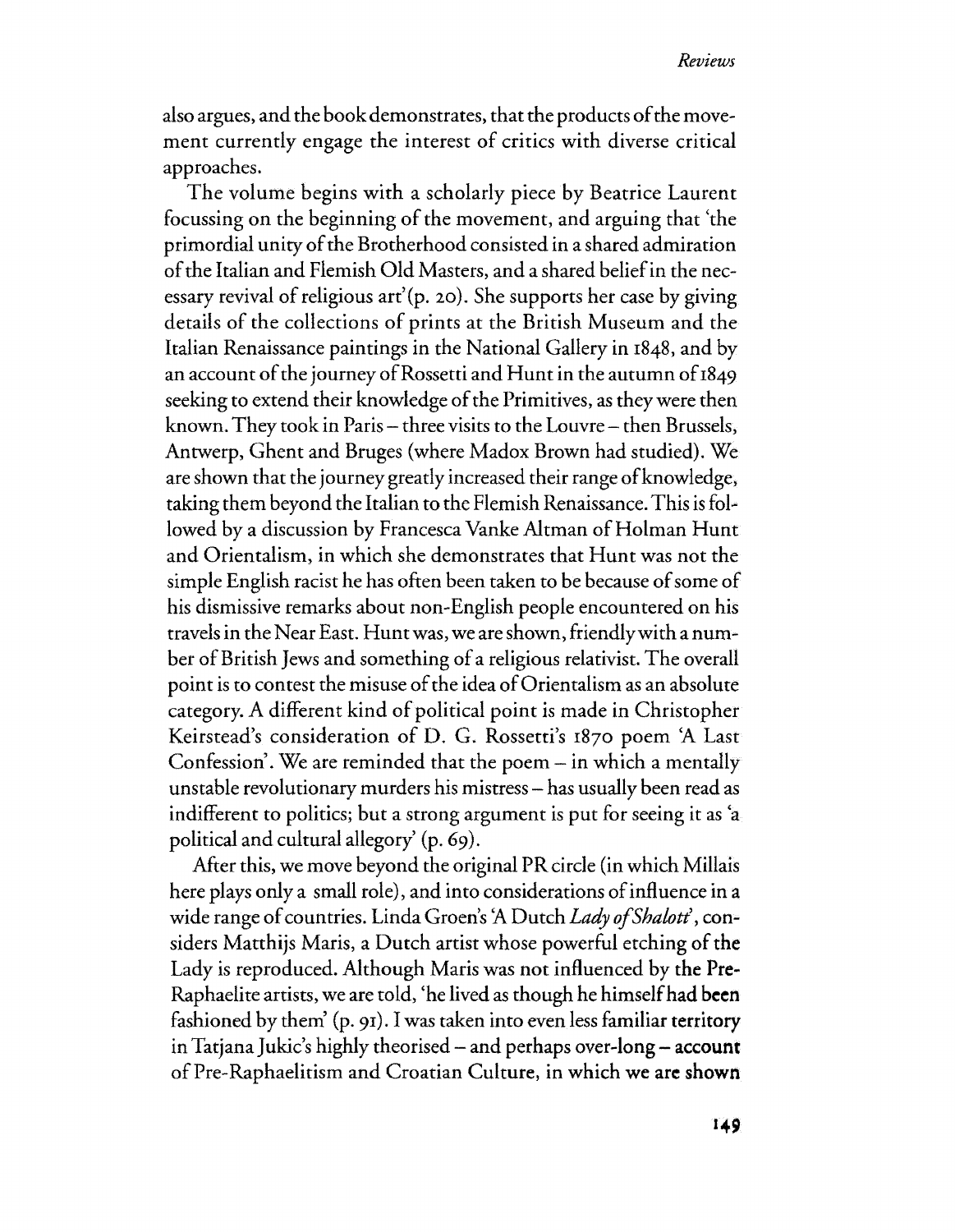how three important critics, Miroslav Krleza, Antun Gustav Matos and Milan Begovic, used their interpretation of Pre-Raphaelitism in critical discussions as late as the 1920s and 1930s.

In the rest of the volume, the Pre-Raphaelite influence is shown as coming in two main forms: one derives from Rossetti and Burne- ]ones, and is mainly a matter offine art, leading towards the Symbolist movement; and the second, deriving from Ruskin and Morris, is concerned with craft production and politics, and leads towards the Arts and Crafts movement. Susan Casteras was one of those responsible for inaugurating discussion of the extension of the movement beyond England, and here she develops the argument in her account of 'Symbolist Debts to Pre-Raphaelitism: A Pan-European Phenomenon'. Her chapter emphasises the influence of Burne-Jones on the Continent, and ranges very widely, giving attention to the French painter Gustave Moreau and the occult author ]osephin Peladin, to the Belgians- the group Les xx, the writer Verhaeren and the painter Fernand Khnopff- and to the Austrian Gustav Klimt, as well as to Italian and Spanish artists. She concludes by drawing attention to the 'nostalgic appeal to vast international audiences' ofPre-Raphaelite and Symbolist art, in the form of'yet more greeting cards, refrigerator magnets, posters, books, advertisement, fashion designs and other visual phenomena' (p. 138). How pleased should we be about that? David Mabb's work, discussed in the last *Journal*, addresses that issue in interesting ways.

Florence Boos, as we might expect, brings attention to Morris, here in the argument that Morris exercised a powerful influence on the writing ofLewis Grassic Gibbon's *A Scots Quair* (1932-35), which she calls 'one of Britain's greatest modernist works' (p. 145). Boos shows clearly how much the Scots socialist Gibbon knew of Morris, and focusses on the first volume ofthe trilogy, *Sunset Song,* to suggest that Morris influenced Gibbon in his experimentation with language, as well as in his socialist and environmentalist concerns, and his use of female protagonists to act as 'emblems of continuity between and idealised past and a desired future' (p. 151). Margaret Stetz contributes a lively account of what she terms 'Pre-Raphaelitism's Farewell Tour', which turns out to be awork by the turn-of-the-centurywomanwriter Gertrude Hudson, who wrote under the romantic name Israfel. Ih 1899 she published an account of a tour of India entitled *Ivory*, Apes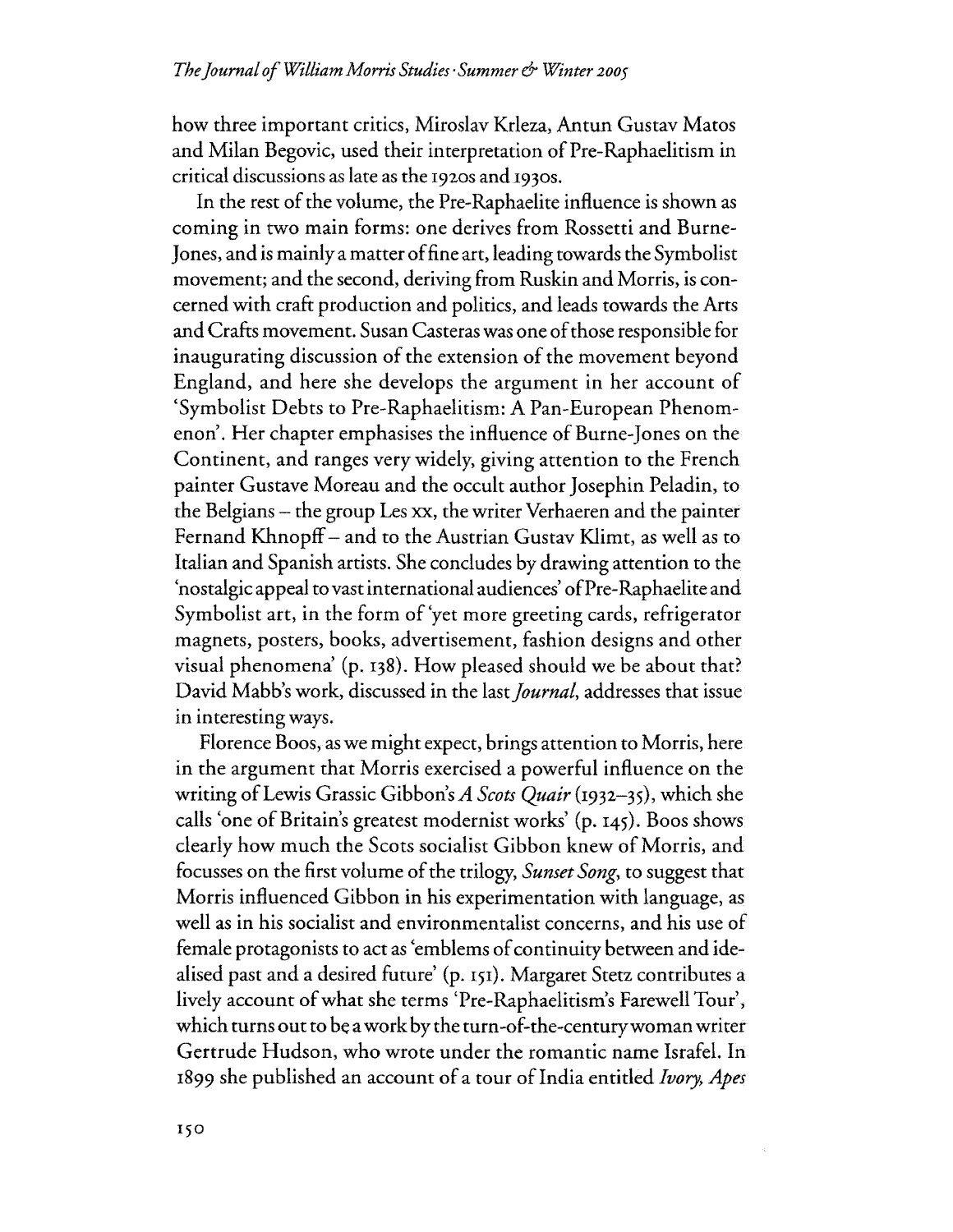and Peacocks, which, we are shown, offered a fierce critique of British imperialism, even if it tended to romanticise the Indian culture imagined to have preceded it. Hudson wrote from an appreciatively aesthetic perspective derived from Pre-Raphaelitism, which is neatly shown to have been simultaneously sympathetic and patronising, especially to Indian women. Eva Peteri's 'Pre-Raphaelitism in Hungary' shows how appealing to Hungarian artists trying to free themselves from the German-Austrian influence were the ideas of Ruskin and Morris, which could be seen as encouraging the development of local cultures. The Arts and Crafts movement was respected for this emphasis on the local, and itsimpact became even greater after 1900, when Waiter Crane visited the country while exhibiting his work in Budapest. Thisled to aBritishApplied Art exhibition in 1902, followed by several publications about Ruskin and the Pre-Raphaelites, especially by the criticAlador Korosfoi Kriesch, who also praised the work and ideas ofMorris. Under these influences, Kriesch and his friend Sandor Nagy became involved in the applied arts. They found folk art surviving in the villages of Transylvania, and went on to found the Gödöllő Art Colony, in a small town near Budapest, which produced a range of products in 'almost all the crafts Morris had practiced' (p. 197), including stained glass and furniture. Hungary also produced a notable artist in the Rossetti/Burne-Jones tradition, the painter Lajos Gulacsy, whose striking *Helena* is reproduced.

The next three chapters take us respectively to Australia, the USA and Canada. Juliette Peers discusses 'Pre-Raphaelitism in Colonial Australia' in terms of the conservative art-critic James Smith in 1870 and the similar views ofMax Meldrum in 1934, set against the practice of the Pre-Raphaelite Thomas Woolner, who spent three years in Australia in the 1850s; Australian artists we are shown to have been influenced by Pre-Raphaelitism include Edward LaTrobe Bateman and Blamire Young, but Peers argues that they remained outside the main tradition of Australian art. In the following chapter, Paul Hardwick investigates the influence of Morris on the work of Vida Scudder, theAmerican Christian Socialist. Scudderwrote a numberof books on social and political issues, including *Socialism andCharacter* in 1912. Here she presented herself as in the same ideological fellowship as Morris, and claimed that 'the curiously common union ofmedieval enthusiasm with social radicalism is no sentimental folly'. No indeed!